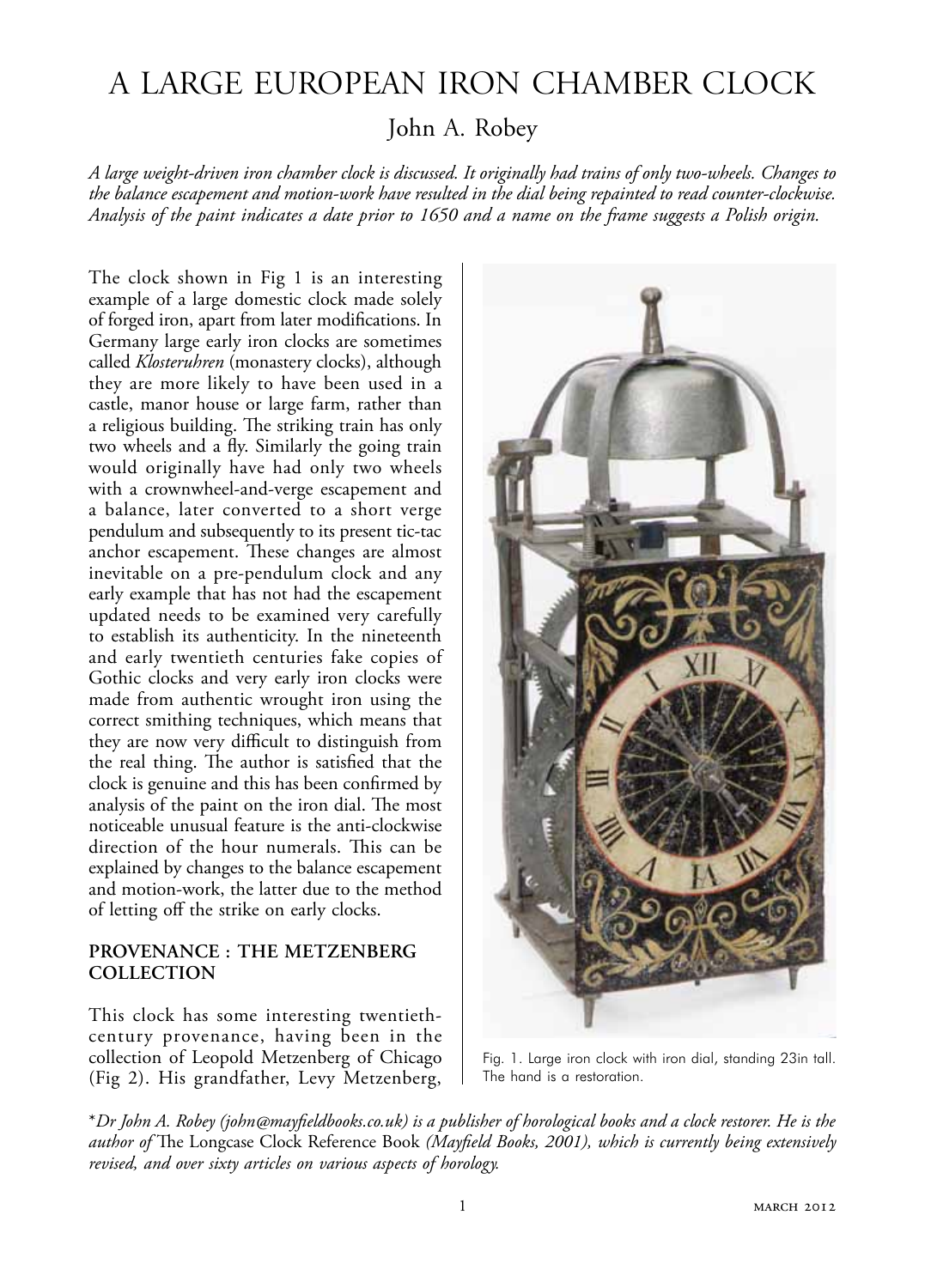

Fig. 2. Leopold Metzenberg of Chicago (1870-1952), probably about 1920-25, when he was active as a traveller and collector of watches and clocks. (Photograph courtesy of Howard Metzenberg)

like many nineteenth-century Polish Jews, left Lissa (now Leszno), in the province of Posen (Poznan), then part of Prussia. (The family's origins are of significance when the possible area where this clock was made is discussed later.) Levy was in Dublin in 1844 when a son Isaac, Leopold's father, was born. The family moved to Glasgow, where Leopold was born in 1870, but by 1880 they were in Chicago. Isaac was a traveller and dealer in watches, selling them to stores. He also repaired customers' watches, at which he was very skilled, and his horological interests were also acquired by his son Leopold. After marrying the daughter of

another Jewish family from Lissa, Leopold Metzenberg eventually became an executive of Sears, Roebuck & Co, the American mailorder catalogue and department-store company. He was Vice-President of Merchandising, responsible for buying very high-quality items like watches and jewellery until his retirement in 1930. He became very prosperous, living in style in a large house in the most fashionable area of Chicago, where he developed a passion for antiques, especially watches and clocks. Leopold made forty trips to Europe, mostly before he retired, where he acquired 570 watches (this figure probably includes clocks as well) for his collection.1 Although he kept a large amount of correspondence with people in Poland, it is said that he had great remorse that, having lost much of his money in the Depression, he could not afford to do more to help people escape from Nazi occupation. He destroyed all the letters, leaving only the envelopes with the names of the correspondents.<sup>2</sup>

In 1926 another executive of Sears, Roebuck & Co, Julius Rosenwald, a philanthropist and Chairman of the company, pledged \$3 million for the reconstruction of the crumbling Palace of Fine Arts as the Chicago Museum of Science and Industry, which opened seven years later. After the death of Leopold Metzenberg in 1952 a large part of his collection was stolen and his estate donated much of what survived to the museum, with just a few items remaining with his family. Some of the items donated to the museum, most of which had probably been kept in store, were 'de-acquisitioned' in 2009 and 2010 and sold at auction, including the clock considered here.<sup>3</sup>

# **The Movement**

Figs 3-6 show the movement without the later brass wheels and pallets of the present tic-tac

- 1. *Popular Mechanics*, Sept 1950, pp. 89-92, 'A Doctor for Old Timers'. Available online at Google Books. Fifteen decorative watches are illustrated in colour, some are ascribed with dates and country of origin, but none with the name of the maker.
- 2. Information from Howard Metzenberg, Leopold's great-grandson. See also http://genealogy.metastudies.net/ZDocs/ Cassirer/Cassirer\_Falk\_Miscellaneous/pages/87.html
- 3. Items from the Metzenberg Collection sold by the Chicago Museum of Science & Industry at Christies NY in December 2009 and June 2010 included: Tompion paired-cased silver watch No 2934, a harp-shaped Swiss watch for the Chinese market *c.* 1810, a silver pair-cased watch with mock pendulum and moon phase by John Torbock Manchester *c.* 1690, a triple-cased quarter-repeating enamel watch for the Turkish market by Edward Prior No 28925 *c.* 1814 and a reproduction early oval watch made about 1850. Clocks sold by Leslie Hindman Auctioneers, Chicago, in May 2010 included: a German horizontal table clock by Jacob Wideman, Augsburg *c.* 1590, an anonymous table clock, a *Telleruhr* (plate clock), a Dutch *stoelklok*, several French clocks and the Prowent clock discussed here.

#### Antiquarian Horology 2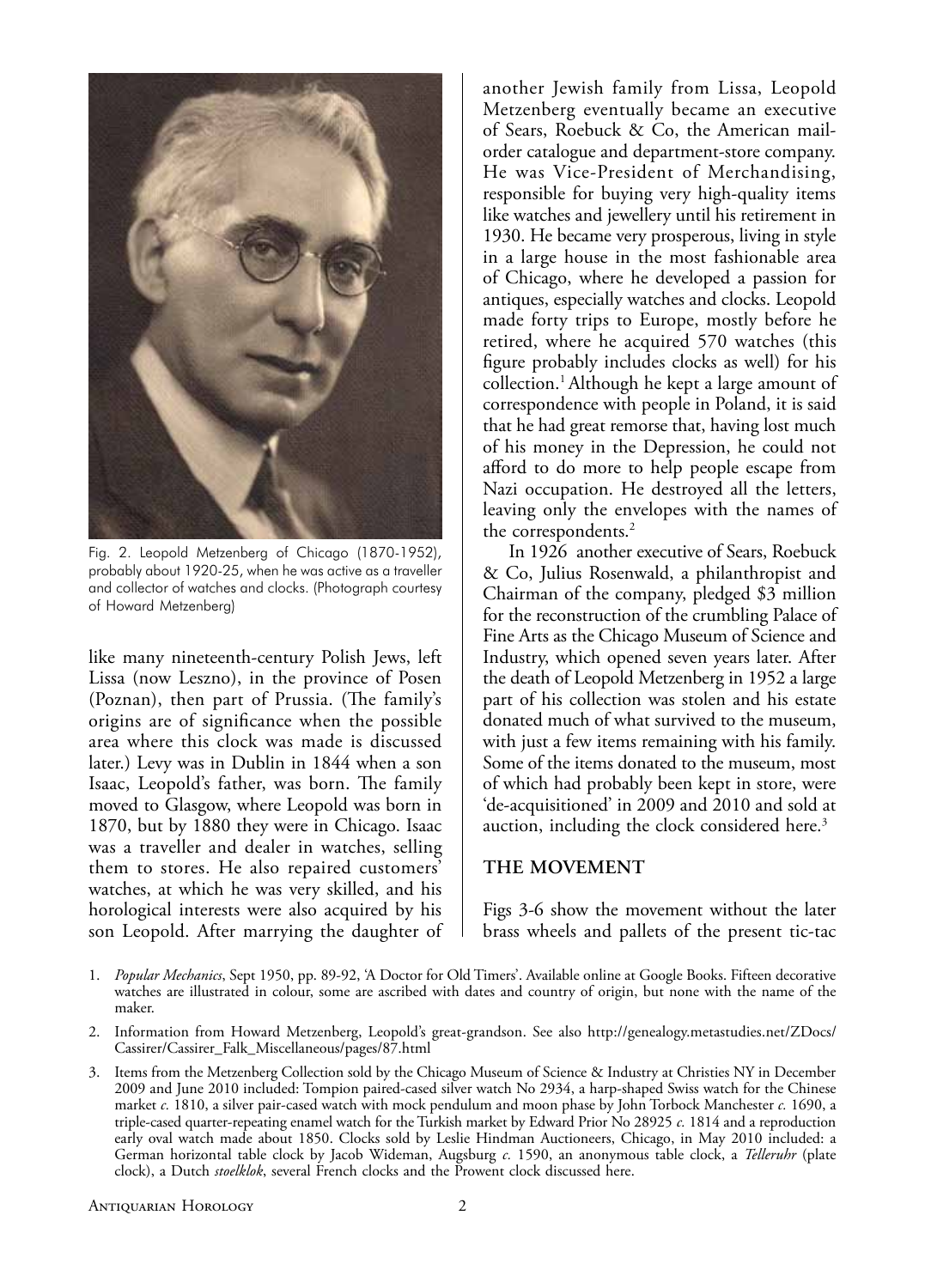

Fig. 3. Front of the all-iron movement with just the original wheels and the later dial wheel. Note the slim baluster-shaped pillars and the pin on the going greatwheel to let off the strike.

escapement. The posted-frame consists of two flat open 'plates' fixed to the top and bottom of vertical flat baluster-shaped corner posts by square nuts. The lower ends of the posts are extended to form feet, while the upper ends of reduced diameter hold the bell strap with four smaller square nuts. The thick heavy bell, 6in diameter and weighing 4.8lb (2.2kg), has simple ringed decoration on the top and is held on the knobbed finial with a square nut. The total height of the clock is 23in. The rectangular dial, 133 ⁄4in tall and



Fig. 4. Rear view showing the countwheel with slots on the outer edge, gear teeth on the inner edge and offset crossings. Only two wheels and a fly in the striking train.

81 ⁄4in wide, just overlaps the movement which is 83 ⁄8in wide by 93 ⁄4in deep. There is no indication that frets, side doors, rear cover, a hanging hook or spikes ever existed. The clock is too heavy to be suspended safely by a hook and spikes, so it is likely to have sat on a wall bracket, possibly steadied by a hoop attached to a couple of empty screw holes on the rear movement bar, which are otherwise not readily accounted for.

3 MARCH 2012 The 'plates' have been made by forging iron strip into flat open rectangles with cross-strips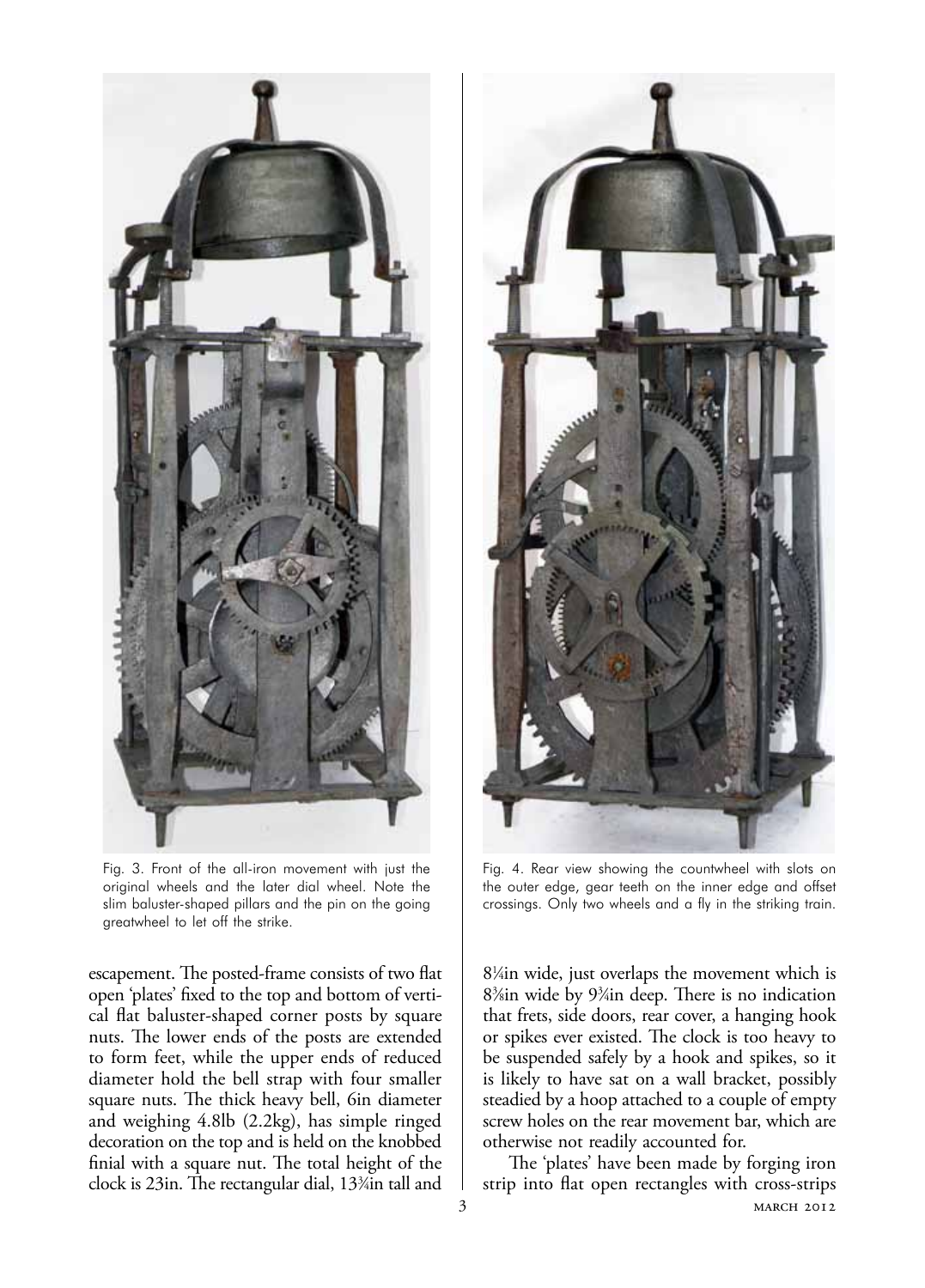

Fig. 5. Right-hand side with the single-arbor strikework. The bridge for the crownwheel of the original balance escapement survives on the central movement bar. Above it is the bottom block with an adjusting screw for the crownwheel of the replacement short pendulum escapement. The name 'I, PROWENT' can be seen on the left-hand pillar.

riveted to the top and bottom plates to support the central movement bar. Each of the three movement bars swells out near the base with lugs fitting into holes at the bottom and notches at the top fitting into slots and held with wedges.<sup>4</sup>



Fig. 6. Left-hand side showing the hammer head on the outside of the bell and the vertical shaft. The missing hammer spring and hammer stop ('counter') have since been restored. Note the large sheet-iron fly.

The top of the front movement bar is stepped forward so that the dial can be fixed to it by a single screw and by a lug into a central hole at the bottom. The pivot holes for the going greatwheel and the pinion end of the fly have later brass bushes, but originally all the pivots would have fitted directly into the iron bars.

4. Although this method was used on English lantern clocks and thirty-hour longcase clocks, it is different to German iron clocks with top and bottom plates (as opposed to Gothic clocks with open frames at the top and bottom). In the German system a horizontal tab fits into slots near each end of the front and rear movement bars and is held by taper pins, with only the central bar using the 'English' method.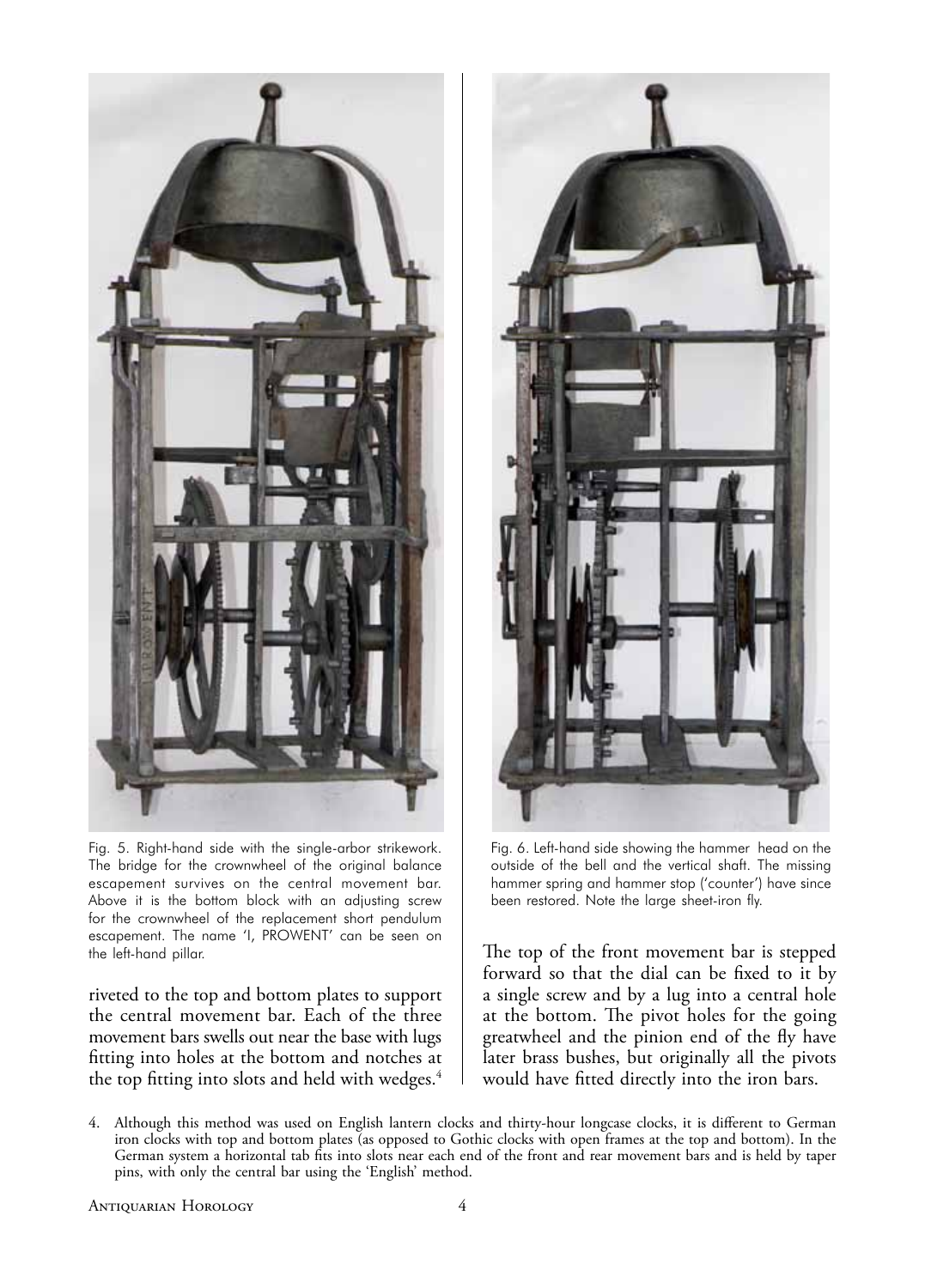

Fig. 7. The going greatwheel with a correctly formed join of the crossings to the rim.

The rims of the iron wheels have been forged from flat bar into circles and the joints, which can be detected, forge welded. To make the spokes (crossings), a bar was split from each end and opened up to form a cross, which was then forged flat. At first glance the ends of the crossings appear to be fitted into dovetailed recesses in the rim. However, a slag inclusion has caused part of one of the joints to break away and reveal the actual construction. The ends of the crossings have been split in two along their thickness and each side riveted into V-notches filed on the inside edges of the rims (Figs 7 and 8). Although the ironwork looks quite crudely made it is actually well forged by a competent smith with only a minimum of filing. The wheels run concentrically with virtually no wobble.

Both greatwheels have flat-spring winding clicks acting on the crossings, with separate weights for each train. This type of click is only occasionally found on German clocks, but it was used on early Flemish/Dutch/French iron clocks, English lantern and thirty-hour longcase clocks, as well as some Polish turret clocks.<sup>5</sup> The duration is about 12 hours, depending on the weight drop, typical of balance-wheel clocks. The striking train survives as it was made, with only minor modification or repairs (Fig 9). The striking greatwheel is the largest wheel in the clock, being nearly 9in diameter, and has twelve hammer pins. These pins would have originally also provided overlift, but an off-centre disc has been added to the arbor of the locking wheel to give more positive action (see later for a discussion on the striking system). The fly has been fabricated from sheet-iron vanes riveted to



Fig. 8. A join with part broken off showing the end of the crossing fitting into V-notches filed into the inner edge of the rim.

wrought-iron side strips. Its energy is dissipated when the train stops suddenly by a ratchet and spring, as often used on turret clocks. The fly arbor appears to be original although it now has a lantern pinion, probably replacing a worn-out solid pinion of the same count.

As usual on early Continental clocks the slots and the gear teeth of the countwheel are both cut round the rim, in this case the slots being on the outer edge and the teeth on the inner edge. Offset crossings are necessary as normal crossing would interfere with either the pinion or the detent. This arrangement was only used in England on early turret clocks, with early domestic clocks invariably employing a separate gear wheel riveted to the countwheel. Instead of a four-pronged pinion of report filed into the end of the greatwheel arbor, as often found on early clocks, there is a separate pinion. Although it is a later replacement it must have the same number of teeth as the original, otherwise the countwheel would not rotate correctly and the strike would be out of sequence. The wheel and pinion counts are as follows:

| fly                   |    | - 9                      |
|-----------------------|----|--------------------------|
| locking wheel 100 - 6 |    |                          |
| greatwheel            |    | 72 - 12 (12 hammer pins) |
| countwheel            | 72 |                          |

The heavy hammer head, which swings horizontally on a vertical shaft, has a hole through the centre, which appears to be deliberate, not a fault in the metal. Perhaps this was for a cord that could be pulled to one side to provide very simple, but effective, silencing at night.

<sup>5.</sup> Information on Polish clocks from Dr Grzegorz Szychlinski.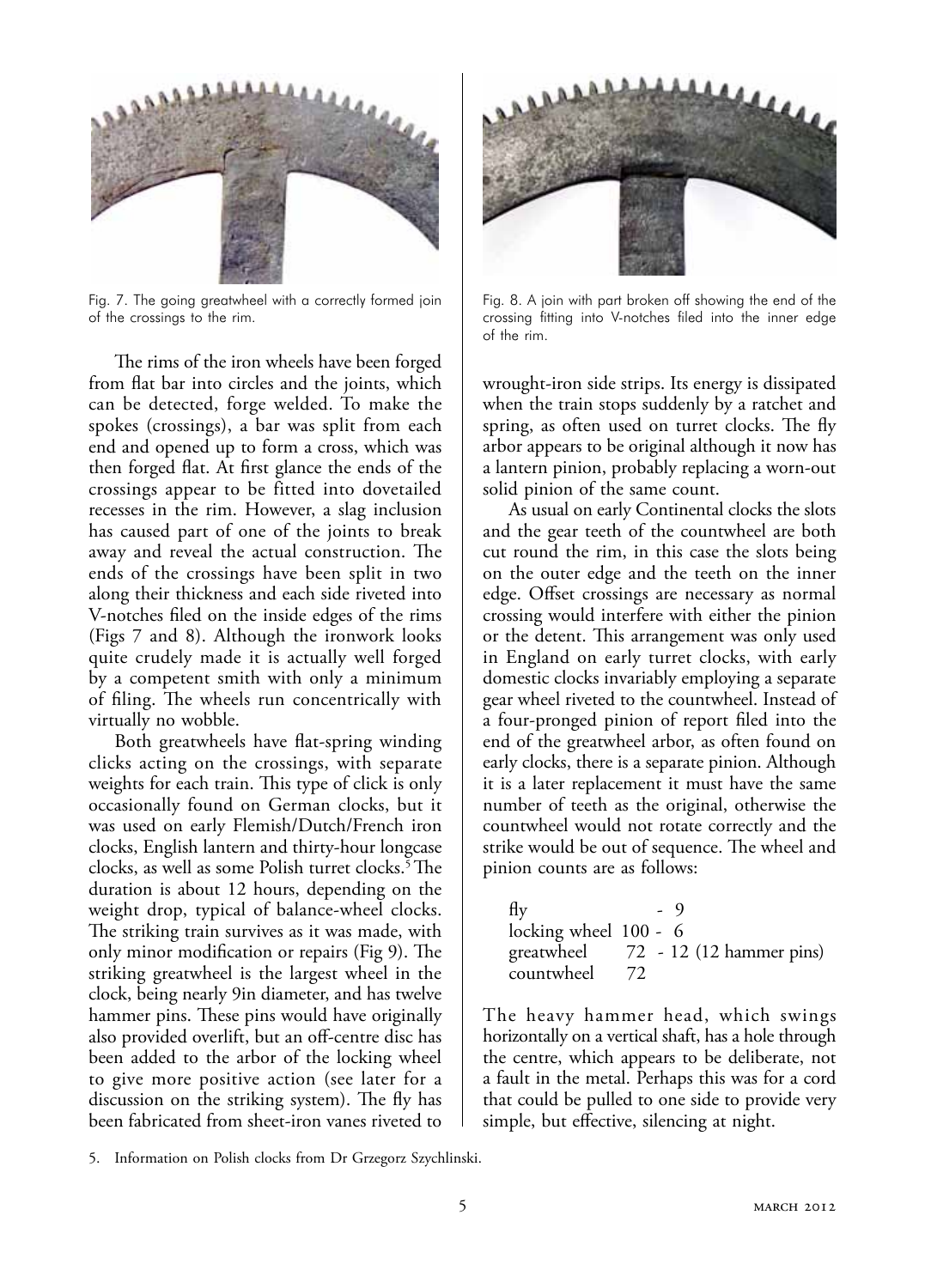

Fig. 9. The striking train of just two wheels and a fly. Note the later off-centre disc on the second arbor to provide overlift. The lantern pinion on the fly arbor is a later repair.



Fig. 10. The present going train with later brass second and escape wheels and tic-tac anchor pallets. The greatwheel arbor has a four-pronged pinion of report. Instead of the pulley being held together by rivets, four fingers on the sleeve are riveted into slots on the cheeks and hub.

Antiquarian Horology 6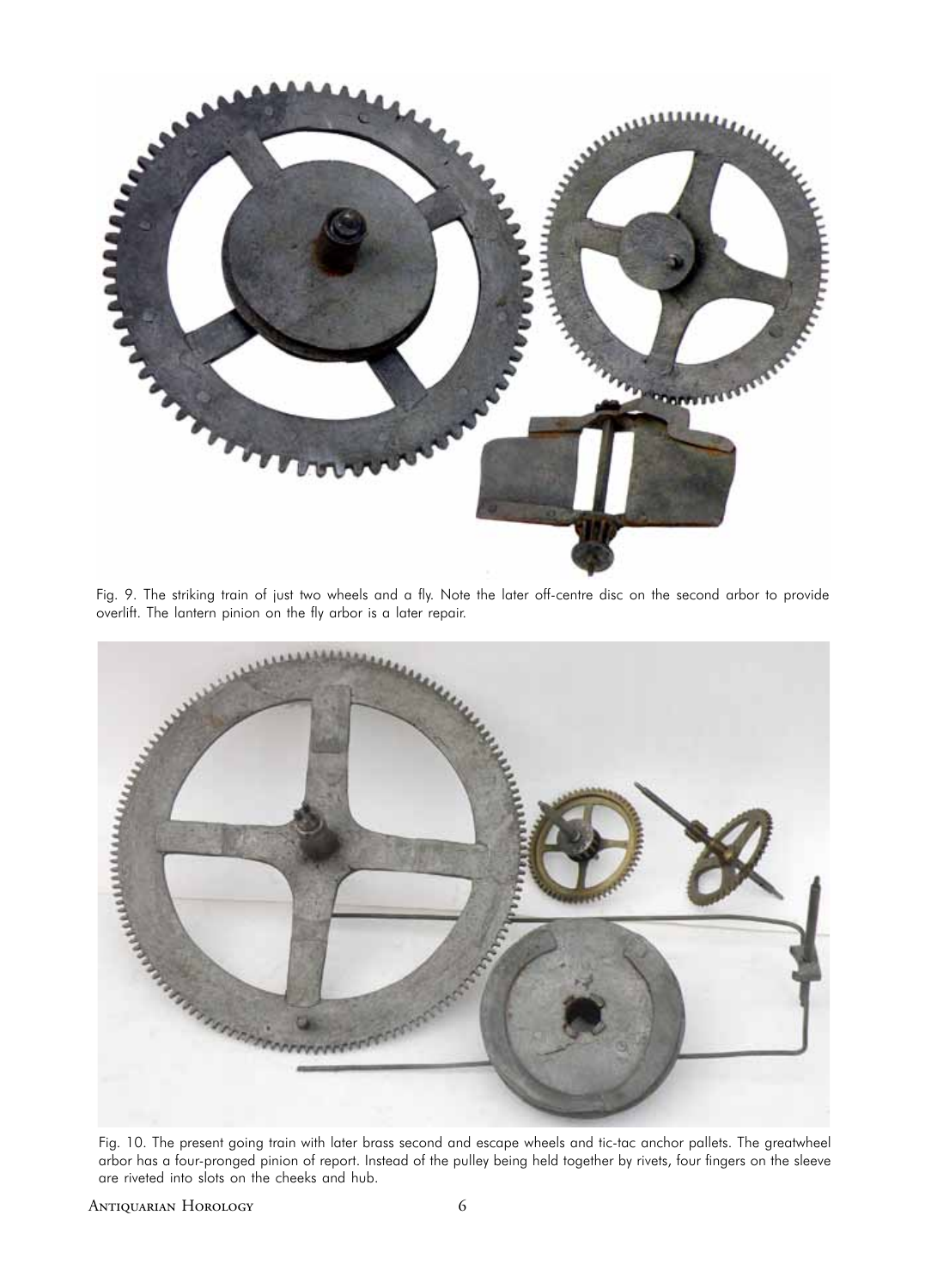The central movement bar shows evidence for both the original balance and a later verge escapement for a short pendulum. The bridge into which the crownwheel pivoted survives, as does evidence for the broken off bottom block for the balance arbor. Not enough remains to determine whether the balance hung from a thread or was supported by an end 'stone' as in English lantern clocks. Just above the bridge are the bottom block (with an adjusting screw) and a rectangular hole for the potence of the replacement crownwheel of the short pendulum escapement. The verge pendulum probably hung at the rear of the movement, rather than in front of the dial in the German manner.

The final update to the going train was to add a sub-plate to the rear of the front movement bar with new second and escape wheels of brass and tic-tac pallets. With the pallets being below the top plate a pendulum at the rear was impractical and two wires hang down either side of the arbors to act as an internal pendulum. These are not threaded and small bobs (now missing) may have slid on these, held by friction. The use of a bob on either side means that there is no need to crank the pendulum rod to avoid the arbors and allows for beat adjustment. The present going train (Fig 10), with replacement wheels and pinions in brackets, is:

| escapewheel       | $(45)$ - $(8)$ |                |      |
|-------------------|----------------|----------------|------|
| second wheel      | (60)           | $\sim 10^{-1}$ | (12) |
| greatwheel        | 150            | $\sim$         | 4    |
| hour (dial) wheel | -48            |                |      |

The pinion of report is the usual four prongs filed on the end of the greatwheel arbor. This drives the dial wheel, which is made of forged wrought iron. The teeth are on the outside of the rim, which has been riveted to its three-spoked crossings. All the other wheels have four spokes. While clearly of some age it is probably later.

A reasonable escapewheel count for the original two-wheel train would be 37 teeth and a 6-leaf pinion, requiring a balance beating approximately 1.95 seconds, but it might have been even slower.<sup>6</sup>

# **Striking AND the Anti-Clockwise Hand**

Hour striking is by the single-arbor warnless system commonly used on German and Dutch clocks. Warned striking first appeared about 1490,<sup>7</sup> after which Italian, Flemish, French and later British clockmakers preferred this twoarbor system.8 In Britain before this date the warnless system was only used on turret clocks, there being no locally made house clocks.

With the warned system the striking train is unlocked when the lifting piece is raised, but is held temporarily (warned) until the lifting/ warning detent falls. Warnless striking has a similar arrangement of four detents or arms, some of them having slightly different functions, but all are fixed to the same arbor. The train is unlocked as before and without special provision uncontrolled striking would continue for several minutes until the lifting and locking piece fall. The unlocking and almost simultaneous fall of the locking piece is achieved by a hinged tip to the lifting piece (Figs 11 and 12), gravity operated on turret clocks and large domestic clocks, as here, but spring loaded on smaller clocks. In England this is known as a nag's head, but in other countries it is called various parts of different animals. In Germany it is a stork's beak (*Storchenschnabel* or the common variant *Storchschnabel*) or sometimes a pelican's beak, while the Dutch call it a goat's foot (*bokkepoot*) or a sometimes a deer's foot.

On early iron clocks the strike is let off by a pin on the greatwheel, which revolves once per hour, rather than by a twelve-pointed starwheel rotating with the single hand. The advancing lifting pin contacts the nag's head, which hinges upwards until it reaches a stop. Further movement of the pin now raises the lifting piece until the train is unlocked. Striking commences but immediately an overlift lever

<sup>6.</sup> The musical clock dated 1598 by Nicholas Vallin, now in the British Museum (illustrated in *AH* Sept 2011, p. 37), has only two wheels in its going and striking trains. The crownwheel has 59 teeth and the balance has a beat of 2 seconds. Two clocks in the *Almanus Manuscript* also have trains with only two wheels: Clock 19 has a 37-tooth crownwheel and a beat of 2.4 seconds, while Clock 11 with a 35-tooth crownwheel has a very slow balance beating only 3.2 seconds. Gothic clocks often have balances with a beat of about 3 seconds.

<sup>7.</sup> J.H. Leopold, *The Almanus Manuscript* (1971), p. 19, note 1.

<sup>8.</sup> J.H. Leopold, 'Almanus Re-examined', *Antiquarian Horology* 27/6 (Dec 2003), 665.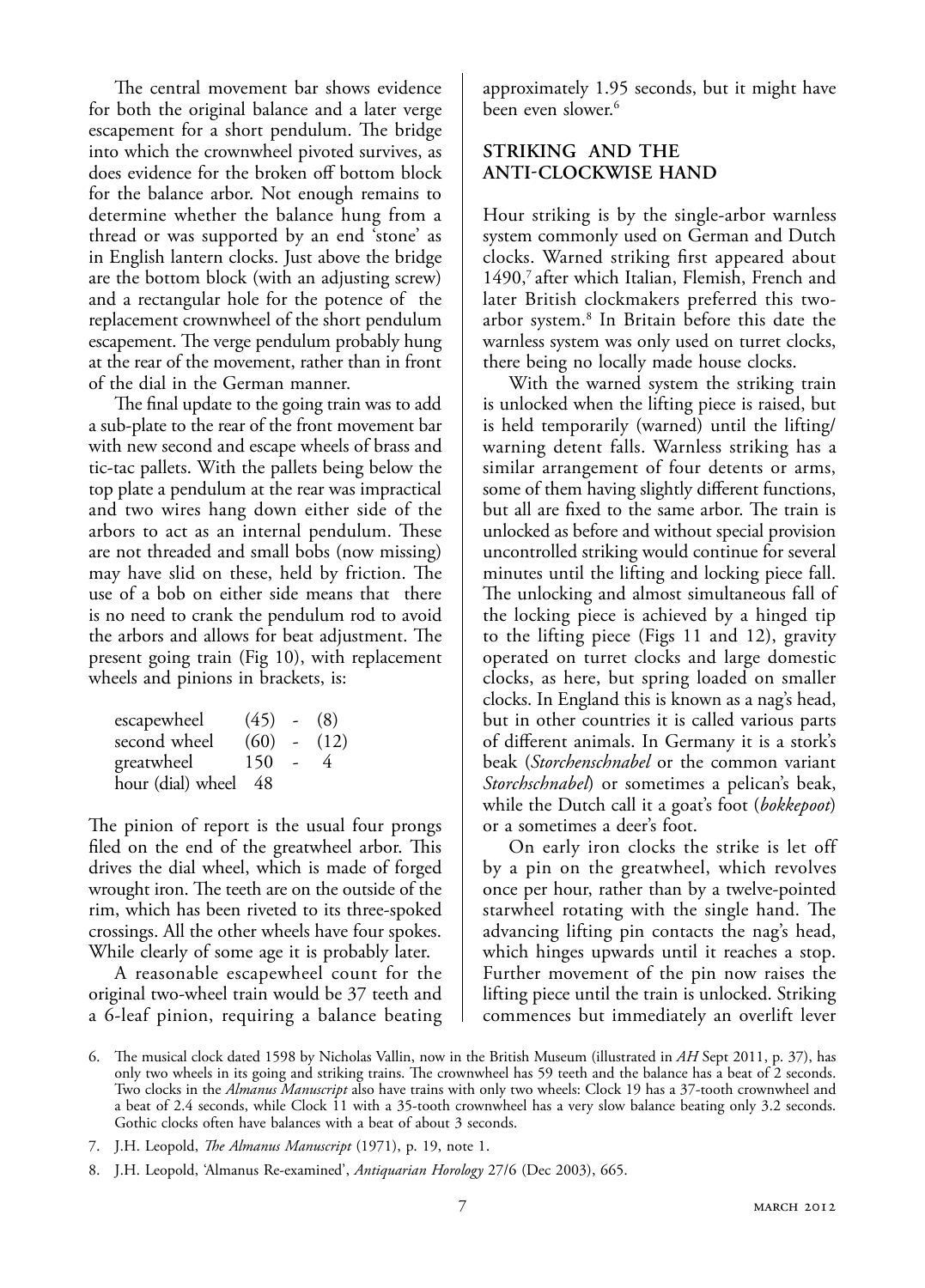



raises the nag's head clear of the pin and allows it to fall back on the trailing side of the pin, relocking the train after a single blow. Multiple strikes are controlled by the usual countwheel, as with warned striking.

Antiquarian Horology 8 Overlift can be achieved by three methods: the hammer lifting pins, by a slope on the locking detent running on a locking hoop, or by a cam on the second wheel arbor (Fig 13). The earliest clocks, including horizontal table clocks, used the hammer pins, but the favoured later method was a cam (called in German a *Herz* or heart, from its shape) with a slot to allow the overlift lever to drop and the system to relock. If, as here, the cam is on the same arbor as the locking wheel, then there is only one slot (*Einfach-Herz* or simple heart), but if the cam is on the next arbor it usually has two slots (*Doppel-Herz* or double heart). Note that, like a countwheel, the overlift detent does not lock in the slot, locking being by a separate detent acting on a pin on the second wheel. Only a hoopwheel performs the dual action of overlift *and* locking. On this clock overlift was originally by the hammer-lifting pins raising

Fig. 11. Striking arbor with the nag's head and locking detent. The later overlift arm is riveted to the countwheel detent. The vertical hammer is in the foreground, with the hammer tail on its own arbor above it.

Fig 12 (left) Detail of the nag's head with gravity return

an overlift arm riveted to the locking arbor. This arm has been removed and replaced by an extension riveted to the countwheel detent contacting an off-centre disc, acting as a simple heart, fitted to the second (locking) arbor. Since the movement of the overlift detent on the heart is greater and the heart moves faster than the pins on the greatwheel, the action is more positive, so it was a sensible modification. Nag's head warnless striking is more reliable than is sometimes suggested.

As well as signs of the missing original overlift lever, there was once an arm, since removed, that may have had a pull cord, to trip the strike and synchronise it with the hour hand. On later clocks there is often a decorative piece, usually spring loaded, so that simply pressing it lets off the strike. There does not appear to be a generally accepted term for this, but it is sometimes known as an *Auslösehebel* (trip lever) or *Auslöseflügel* (trip wing) in German, and a *hek* (gate) in Dutch.

Since the strike is let off by a pin on the going greatwheel and not by a starwheel, the hand has to be fixed. The only way it could be set to show the correct time and still strike at the hour, was to disengage the pallets from the crownwheel. Holding the counterweight end of the rope allowed the train to run in a controlled manner. Gothic clocks sometimes have a short lever to lift the balance for setting the hand. On this clock remnants of a rivet on the left-hand side of the top plate indicate where such a lever was pivoted. A corresponding empty rectangular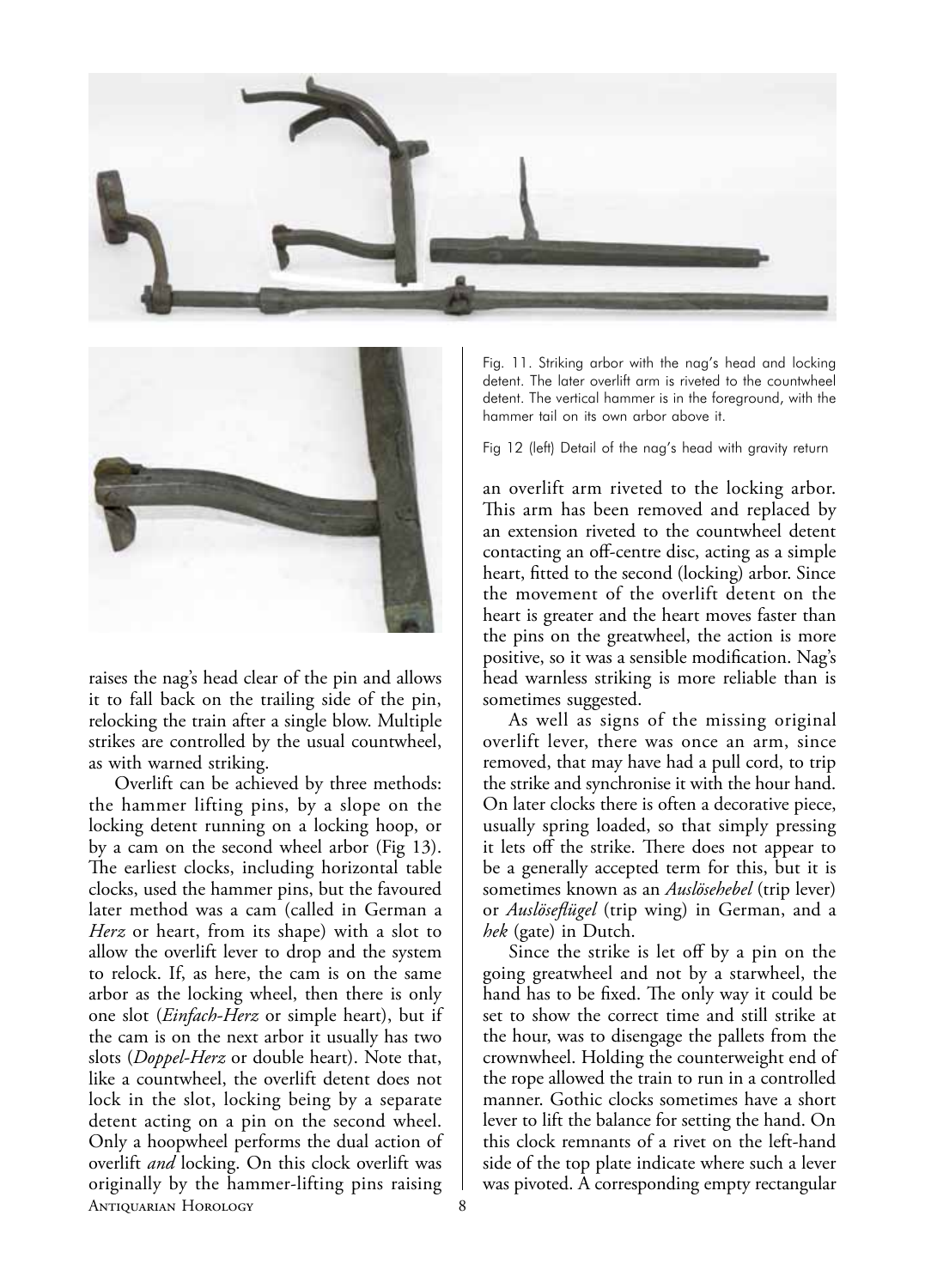

Fig. 13. Three methods of providing overlift for nag's head striking. A two-wheel striking train and an eccentric disc as a cam is shown, as on the Prowent clock. With three-wheel trains locking is on the third wheel with the cam (often with two slots) on the second wheel. The countwheel detent, on the same arbor as the other levers, is not shown. The nag's head is lifted by a pin on the going greatwheel (not shown), not, as it might seem, by a pin on the striking greatwheel.

hole in the bottom plate was probably for a return spring. If the clock was positioned high up to give maximum weight drop this lever might have been operated by a pull cord, in which case a return spring to lower the balance back into engagement would have been highly desirable.

Several suggestions have been made to explain the counter-clockwise dial, but all were rejected until the solution became obvious. Might there have been a rotating dial as used on some so-called 'monastic alarms'? Was the clock used like a small turret clock with leading-off work to a remote dial and extra wheels to reverse the direction of the hand? There is no evidence that the dial sheet is not original, nor that there was a remote dial. It was even suggested that the clock might have been viewed through a mirror (at least one much later example is known), but this is most unlikely.

The answer lies in the seemingly unconnected early method of letting off the strike and updates to the escapement. The striking greatwheel rotates anti-clockwise with the weight on the left.9 To even the weight distribution the going weight is on the right and the going greatwheel rotates clockwise. The countwheel gear has internal teeth, which means that it turns in the *same* direction as its pinion of report. A

gear with external teeth turns in the *opposite* direction to the pinion that drives it. Originally the hour (dial) wheel would have been of this type with internal teeth, offset crossings and a hand that rotated in the correct direction.<sup>10</sup> When the clock was updated to a pendulum it was found not to be so easy to disengage the pallets to reset the hand (although it would have been quite feasible to arrange this). The hand arbor was modified so that the hand could rotate with a friction spring (as on English and later Continental clocks). But as this spring would interfere with the offset crossings, the hour wheel was replaced by one with normal crossings and external teeth. This meant that the hour wheel and hand now rotated in the opposite direction and the chapter ring was repainted accordingly.

Having to tell the time from an unconventional dial must have been accepted as a small price to pay for an improved escapement and better timekeeping. But these modifications had other consequences, as now the strike let-off is not synchronised with the hand and a complicated procedure has to be performed when setting the clock to time. When an hour strikes the clock is stopped, the hand is set to the forthcoming hour and, if necessary, tripping the strike until it is in the correct sequence. The clock is restarted at the

<sup>9.</sup> This must be as originally made, otherwise the countwheel would turn backwards and the strike would be out of sequence. Both clicks operate to give the rotations described.

<sup>10.</sup> A trial gear of plastic with internal teeth was found to mesh correctly with the pinion of report. An unused hole, and with no wear, above the pivot hole for the hand arbor appears to have been an error during making of the clock.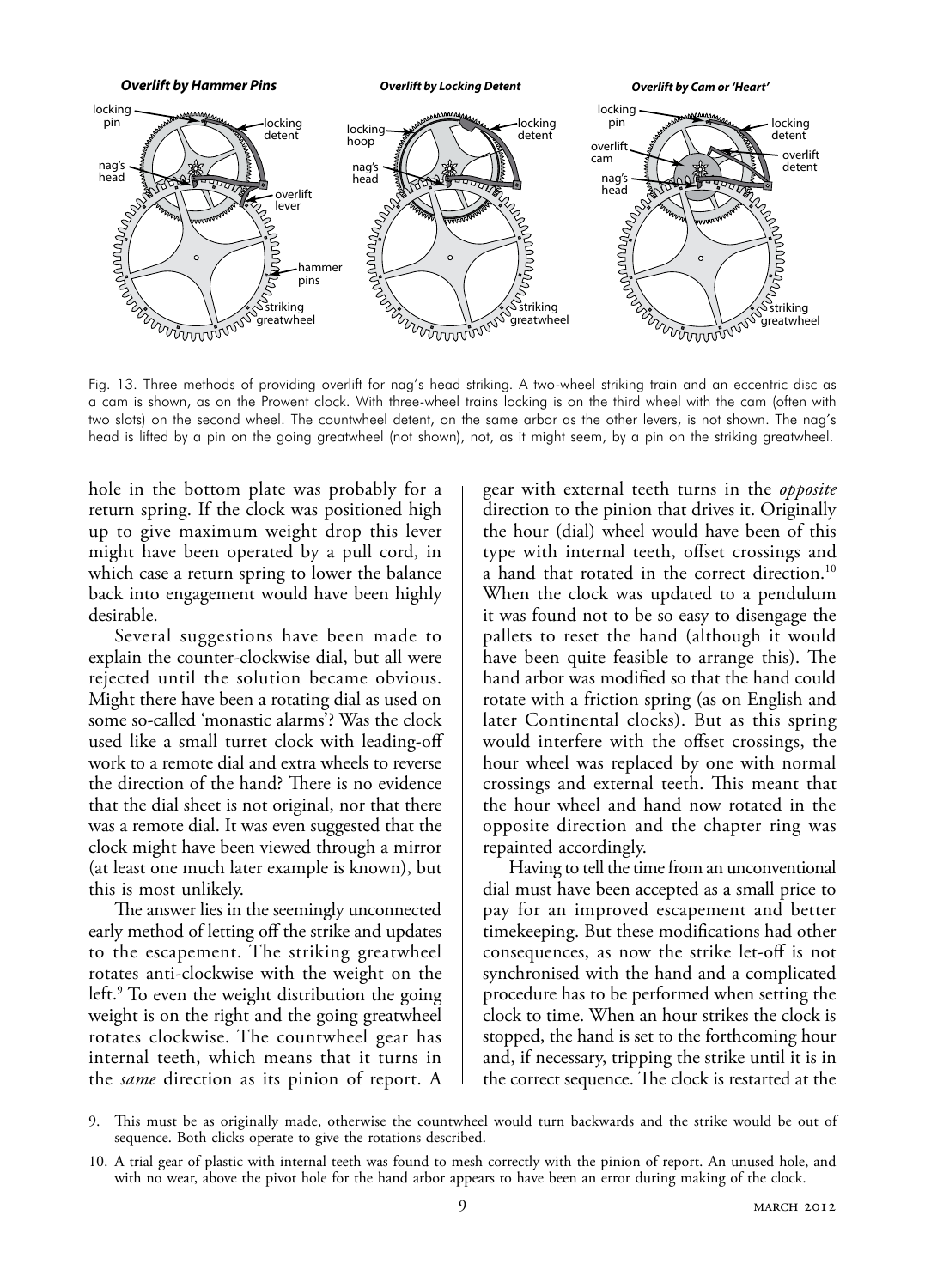next hour (actual time). Clocks which have the strike let off by a pin on the going greatwheel, a fixed hour wheel and no means of disengaging the pallets may have to wait up to twelve hours before the hand indicates the correct time. At least having a movable hand means that resetting can be done within an hour, but it is still an inconvenience.

There remains the possibility that it was made as, or converted to, a Jewish clock with a dial reading counter-clockwise. The only such public clock is the well-known one on the Jewish Old Town Hall, Prague, but a few domestic clocks are known. Since they have Hebrew characters, which are read from right to left, the hands rotate in the opposite direction to clocks with Roman hour numerals. There is no evidence that this clock ever had Hebrew numerals, but if so they might have been removed during the the dial's two repaints (see below).

# **The Dial**

The iron dial sheet appears to be original, the texture on the reverse being very similar to the iron sheet of the fly. It has off-white Renaissance scrolls and foliage decoration painted on a black ground. The paintwork is naïve with an uneven surface, indicating retouching and over-painting. Off-white lines with arrow heads radiate from the centre to indicate the hours and shorter white lines indicate the half hours. The off-white chapter ring is edged with narrow bands of red. In order to ascertain how the present appearance compares with its original decoration, thirteen very small samples were taken from the dial, sectioned and analysed.<sup>11</sup> The main conclusion is that the dial has been over-painted twice, each time following the main lines of the original decoration, but the edges of the original scrolls were more elaborately outlined in some areas.

The first scheme was a dark ground of a greenish black, probably a pigmented varnish or glaze, possibly a type of shellac, rather than a standard black oil paint (Fig 14). The scrolls were painted with a thin oil paint primer, a thicker coat of off-white and then a bright yellow, using the pigment lead-tin yellow. The



Fig. 14. Paint section through one of the scrolls on the top right of the dial at a magnification of 500x, showing the three different paint schemes. (Photo: C. Hassell)

chapter ring was treated similarly, but with a top coat of pure white lead paint instead of yellow. Samples from the radiating lines in the centre show only the greenish black coating, implying that either there were no lines originally or they had flaked off. The inner and outer borders of the chapter ring were painted with pure vermilion. The whole dial was given a thin layer of varnish.

During the first repaint the dark ground was coated with a black oil paint and the scrollwork was underpainted with a reddish layer of lead white and red ochre then with white lead paint. The radiating lines in the centre were certainly present in this second scheme. The chapter ring was repainted with lead white oil paint and the red rings repainted with pure vermilion as before.

The second repaint (the present decoration) still employed traditional lead white and vermilion, so it cannot be later than the first decades of the twentieth century. It did not prove possible to determine at what stage the hour numerals were changed to read anti-clockwise. The surface of the chapter ring is smoother that the scroll decoration and the original numerals may have been abraded away to avoid a 'ghost

<sup>11.</sup> This was done by Catherine Hassell, paint analyst. The samples were set in polyester resin, sectioned and examined under high magnification in halogen and ultraviolet fluorescent light. Pigments from the different layers were identified using a polarising light microscope at 1000x magnification. A chemical test for lead was carried out on each white layer. A copy of the full report is available from the author.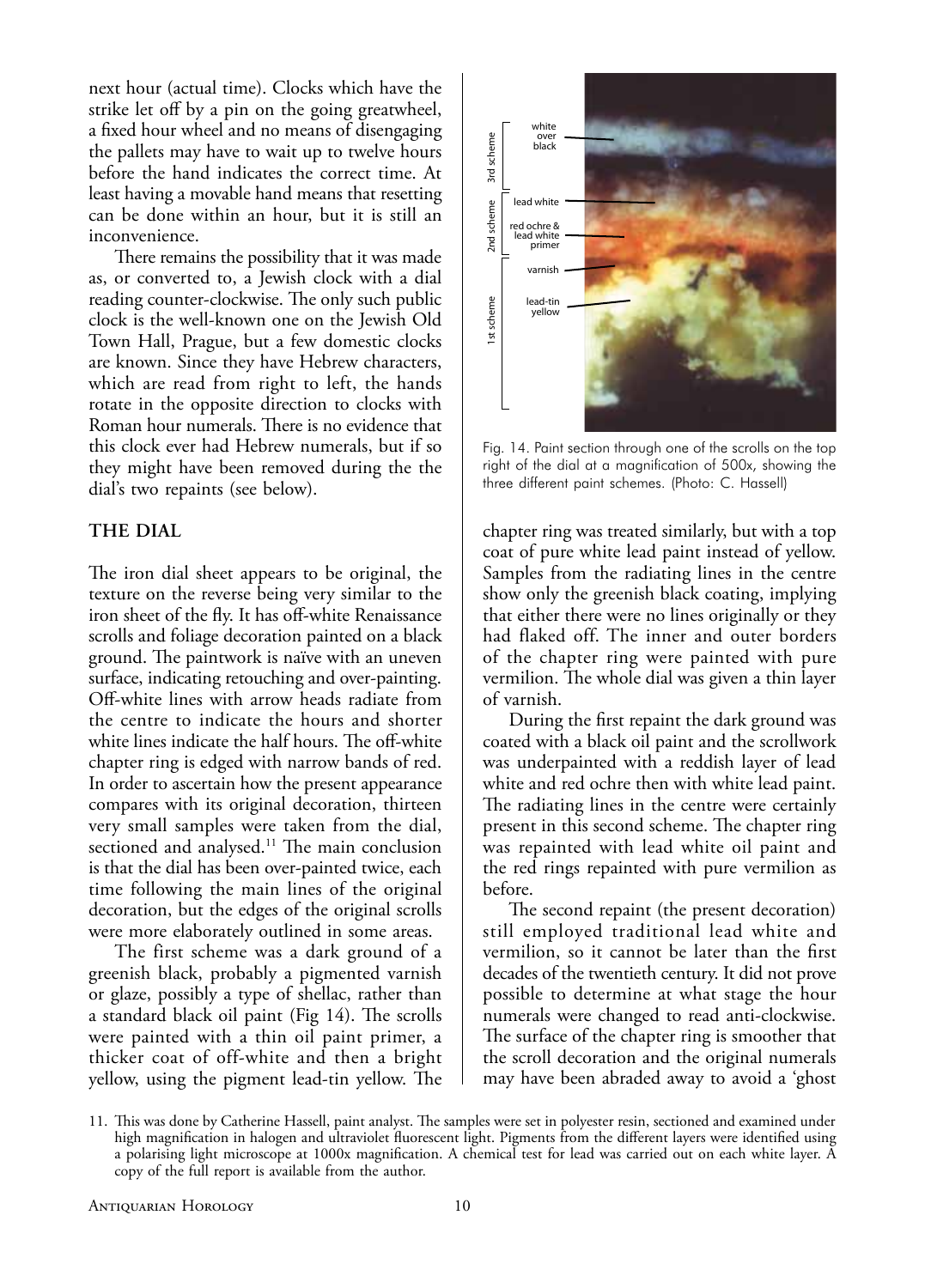image' appearing through the white ground. Alternatively the samples may have missed the underlying original numerals. All the pigments are consistent with a seventeenth-century date or earlier. Lead-tin yellow, found in the original scheme, was used from around 1250 until the mid-seventeenth century, when its use ceased abruptly for no obvious reason. Its formula might have been lost due to the death of the producer.12

While this examination has not determined exactly when these changes took place it is reasonable to surmise that the first repaint was when the balance was replaced by a verge pendulum. It is likely that this is when the direction of the hours was reversed. The second repaint was probably when the escapement was changed yet again to the present tic-tac anchor.

# **The Clock's Place of Origin, Maker AND Date**

It is very unusual to find names, initials or dates on the dials or movements of Continental iron clocks of any period,<sup>13</sup> but this clock has 'I, Prowent' engraved on the right-hand front pillar. Regrettably this name (or any variant) is not that of any known clockmaker, nor has it been found as a surname in any European country. It is a very infrequently found surname in America, limited to only about a hundred people, but their country of origin has not yet been determined.

However, the name Prowent does occur as a manor on the outskirts of Kórnik, 22 miles (35km) south-east of the city of Poznan, in western Poland.14 There are no clockmakers recorded at Prowent or Kórnik, but this may

be due solely to the lack of records. The present buildings at Prowent have their beginnings in the early eighteenth century, but before then a group of artisans had settled there, including a ship's carpenter, painter, cabinetmaker, locksmith, etc, and in the sixteenth century there was a good casting workshop in Kórnik. Unfortunately, virtually nothing is known about them and no written records survive from that period.15 The most common type of Polish surname is derived from a place, so maybe the Prowent craftsmen included a clockmaker who called himself after the place, in the same way that the main mercantile agent in Kórnik was Samuel Poznanski, named after the town of Poznan.<sup>16</sup>

As well as being the name of a manor, Prowent is also an archaic Polish word that means the income, such as rent or tax, from a manor, farm, mill, etc. This word, from the Latin *proventus*, has not been in use for the last two centuries, but it does appear in old Polish wills, where is can also apply to the farm or manor itself, not just its income. Many such places would have been called Prowent, but the name has only survived at the one near Kórnik.

We now need to see if the clock has any regional characteristics that can help pin-point its origin. This type of weight-driven clock was made throughout Continental Europe, especially in the Germanic states. However, clocks from southern Germany, the Tirol and Switzerland normally have straight pillars of square (or sometimes rectangular) section, $17$  not the baluster shape seen here. Occasionally Germanic clocks have turned round-section pillars, especially if the movement is in a case.<sup>18</sup> Less common are more decorative square-section pillars that swell in the middle,<sup>19</sup> but they are not like those here.

- 12. www.visual-arts-cork.com/artist-paints/colour-pigments.htm
- 13. Gothic clocks by the well-known Liechti family of Winterthur, Switzerland, are a notable exception.
- 14. Wislawa Szymborska, Nobel prize-winning poet, was born in Prowent in 1923.
- 15. Information from Dr Wanda Karkucinska, Director of Special Collections, Kórnik Library of the Polish Academy of Science.
- 16. Prowent does not occur in a searchable list (www.herby.com.pl/indexslo.html) of over 800,000 Polish surnames, some very common, others extremely rare, covering 94 per cent of the population in 1990. Nor does it occur in a six-volume compilation of old Polish surnames, primarily covering the period 1200-1600 (information from Fred Hoffman). It may have been a name that has died out. An Internet search has produced no Prowents and there are none on the International Genealogical Index (IGI), possibly due to the limited Central European coverage.
- 17. Fridolin Staub, 2000, *Eine Sammlung alter Uhren* [A Collection of Old Clocks] (2000), pp. 51, 61, 65, 69, 73, 79, 81, 85, 87, 89, 96, 99, 101, 103, 104, 241, 243, 245, 249, 251 and 253.
- 18. Staub, *Sammlung*, pp. 47 and 55.
- 19. Staub, *Sammlung*, pp. 57 and 76-77.